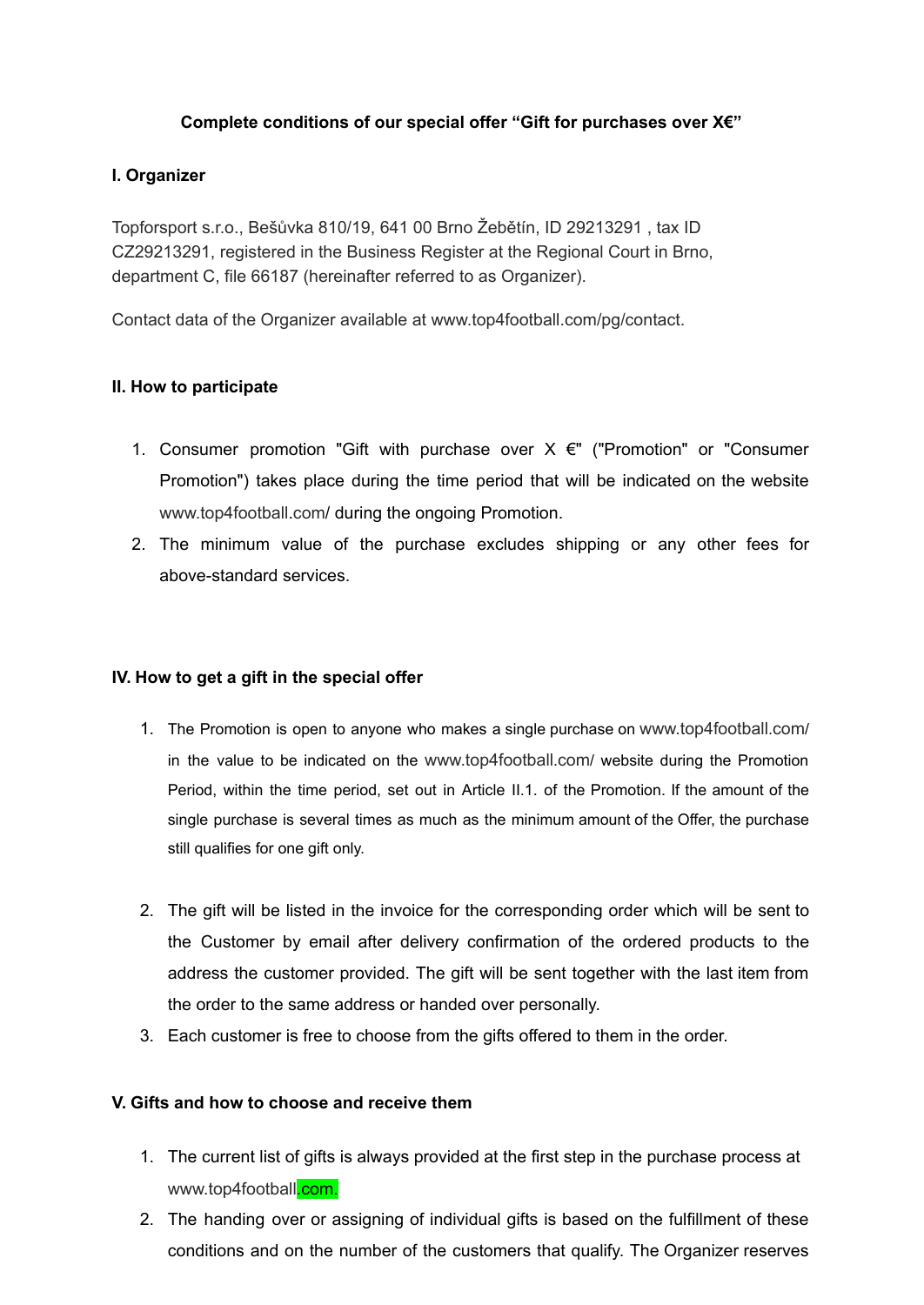the right not to distribute all the gifts in the event that not all the conditions stated here are met. The Organizer reserves the right to terminate the Offer in the event tha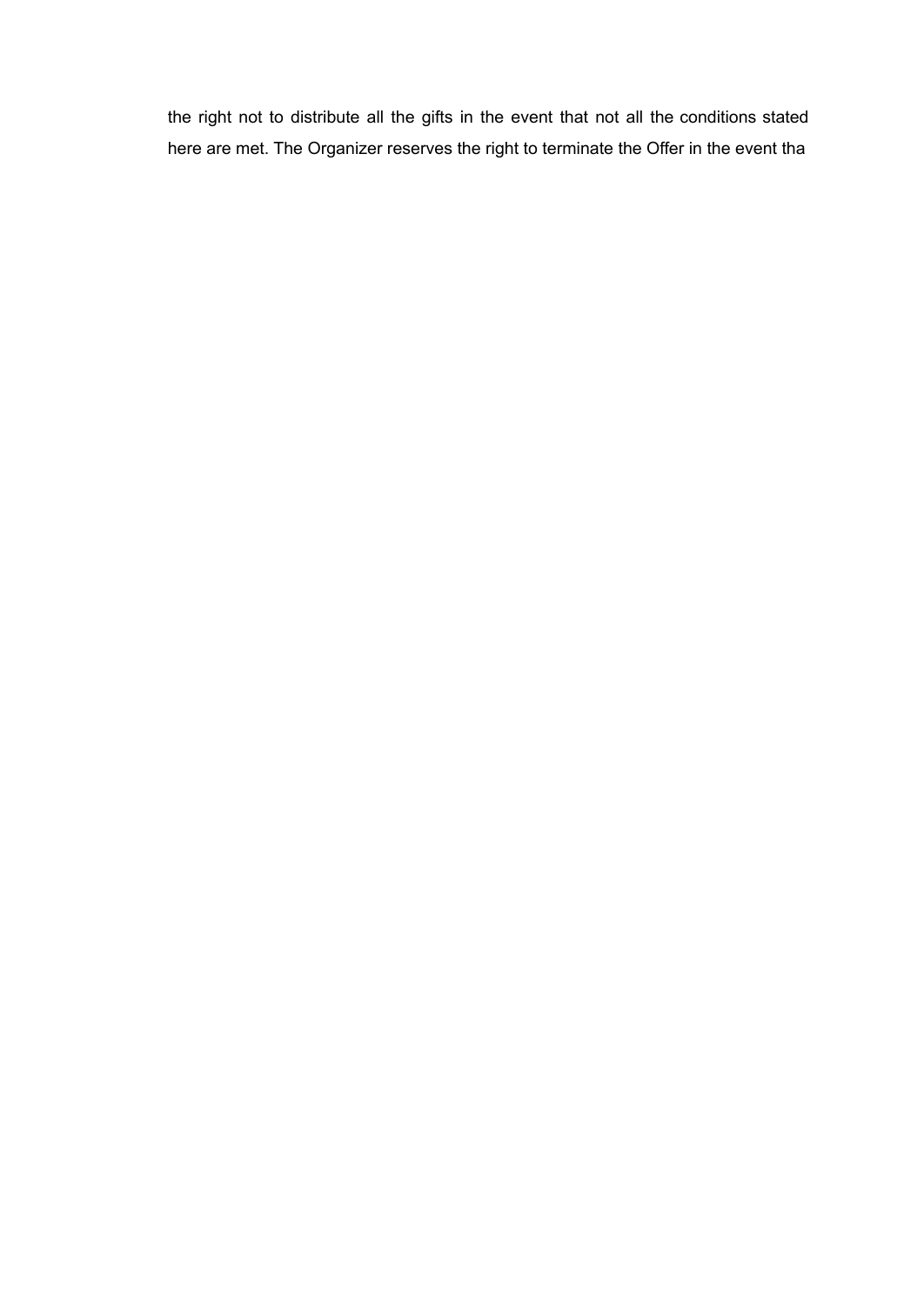all the gifts have been distributed. The Organizer reserves the right not to distribute all the gifts in the event that the Offer expires according to Clause II, Paragraph 1.

- 3. The gift shall be shipped together with the entire purchase to the address provided by the Customer or handed over in person.
- 4. The Customer loses the right to receive the gift if the order is returned to the Organizer or any other person assigned by the Organizer as a result of unsuccessful delivery.
- 1. In the event that the products ordered are not in stock, the gift cannot be shipped on its own.
- 2. In the event that some product from the order is not in stock and the Customer would like the order divided into several shipments and have the products in stock shipped, the gift will be shipped together with the last item from the order.
- 3. If a part of the order is out of stock and the Customer requests to remove this item from the order, the Customer shall be entitled to select another item, the selection of which, given its price, will still satisfy the minimum order amount condition as set out in Article III, Paragraph 1. The gift will be sent together with the ordered goods.
- 4. In the event of cancellation of the whole order, or a part of the order, where the remaining price for the goods does not reach the required minimum amount within the meaning of Article III, paragraph 1, the customer will lose the right to the gift.
- 5. In the event of a return of the order or a part of the order, where the remaining amount is less than the minimum required amount within the meaning of Article III, paragraph 1, the customer is also obliged to return the gift in its original condition.
- 6. The Organizer reserves the right to change or replace the gifts during the period of validity of the Offer.

#### **VI. Personal data protection**

1. The personal data in the scope provided to or made accessible to the Organizer by the Customer during registration or placement of the order will be processed in an automated database belonging to the Organizer who is thus an administrator of this personal data. This data is always related to the orders placed by the Customers and is not obtained primarily for the purposes of the Offer. The legal reason and purpose for obtaining and keeping this personal data during the process of placing the order is to meet the obligations arising from the purchase agreement which is concluded by the Customer and Organizer by placing and accepting the order. This personal data may be passed on to the person in charge of shipping the products and gift to the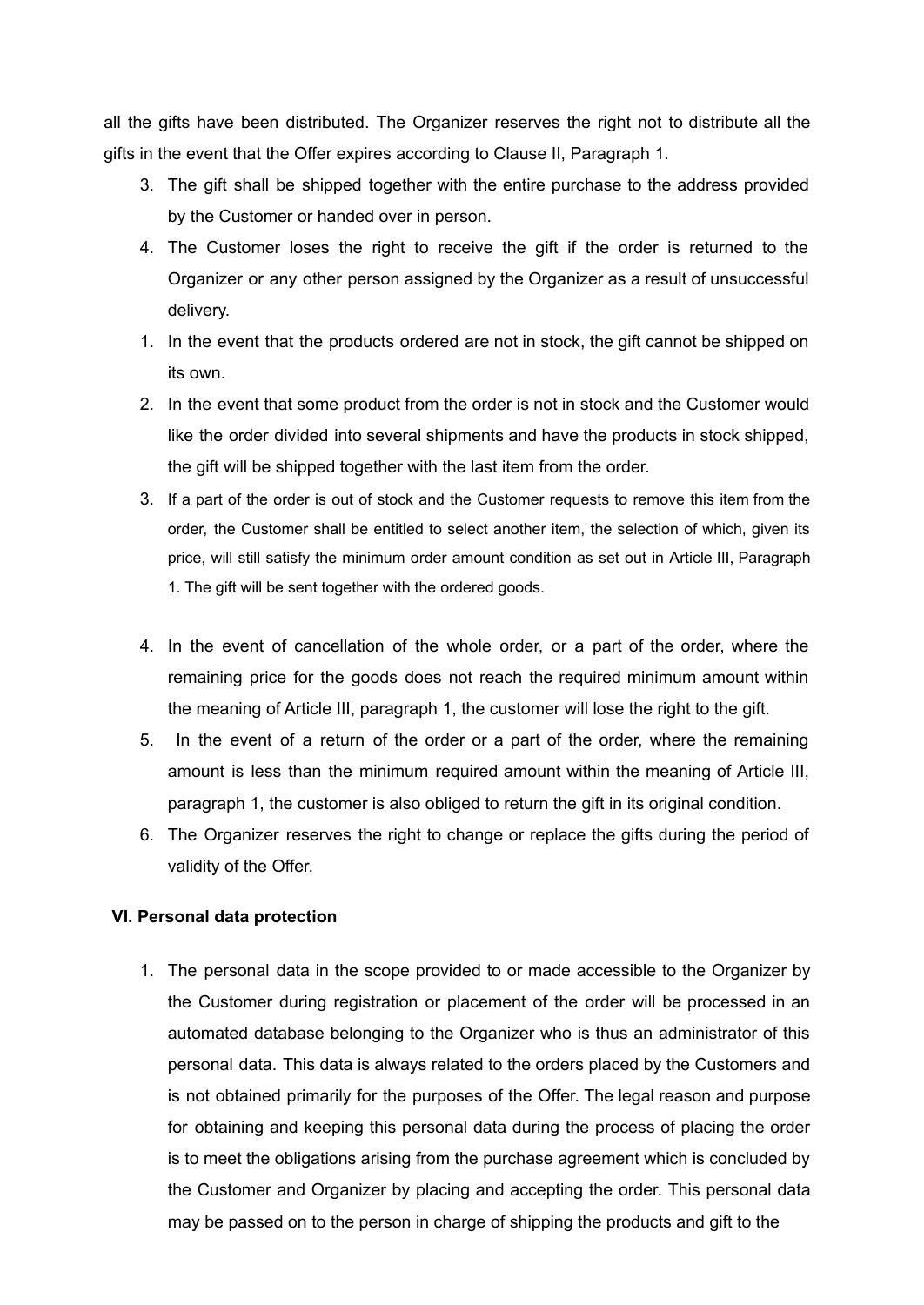Customer. Also, some of the data included in the order will be kept with the aim of evaluating the benefits and rate of success of the Offer for the Organizer, which is in the Organizer's legitimate interest. Also, the contact data provided in the order may be used by the Organizer for sending out commercial messages; these messages, however, will always provide an option for the Customer to remove themselves from receiving further messages. The Customer, as a subject of this data, has a right to have access to their personal data and may ask that the data is corrected, modified, deleted or – in case of doubts concerning the correctness of its processing – raise an objection with the Organizer or contact the Office for Personal Data Protection ([https://www.uoou.cz/en/\)](https://www.uoou.cz/en/).

2. Please see the following for more information on the protection of personal data, including the rights of the Customer as a subject of personal data:

[www.top4football](http://www.top4running.pt/pg/contact)[/pg/terms-conditions.](http://www.top4running.com/pg/terms-conditions)

#### **VII. Other important conditions**

- 1. Any complaints or objections shall be resolved by the Organizer only. The Organizer reserves the right to shorten, postpone, interrupt or cancel the Offer or modify its conditions without any compensation.
- 2. The gifts provided to qualified customers are not the subjects of any purchase agreement, and as such no provisions on the rights arising from defective performance of services according to Act No. 89/2012 Coll. of the Civil Code apply to them. However, the Organizer guarantees the following rights to the Customer. In the event that the gift turns out to be defective within six months following the day the invoice for the ordered products was issued, and such defect will be recognized as a defect not caused by the Customer, its improper use or any other interventions by the Customer, etc., the Organizer shall repair the gift, if possible. If this should prove impossible, the Organizer shall replace some of its components or replace the entire gift (also with only a similar gift). It is impossible to refund the usual price of the gift or provide the Customer with a discount in the value of the usual price of the gift. In order to make a claim according to this clause, the Customer must provide the valid tax document received by email after delivery confirmation of the ordered products.
- 3. Participants are not entitled to require any money or other services instead of the gift. The Organizer hereby is not under any obligation to the participants and the